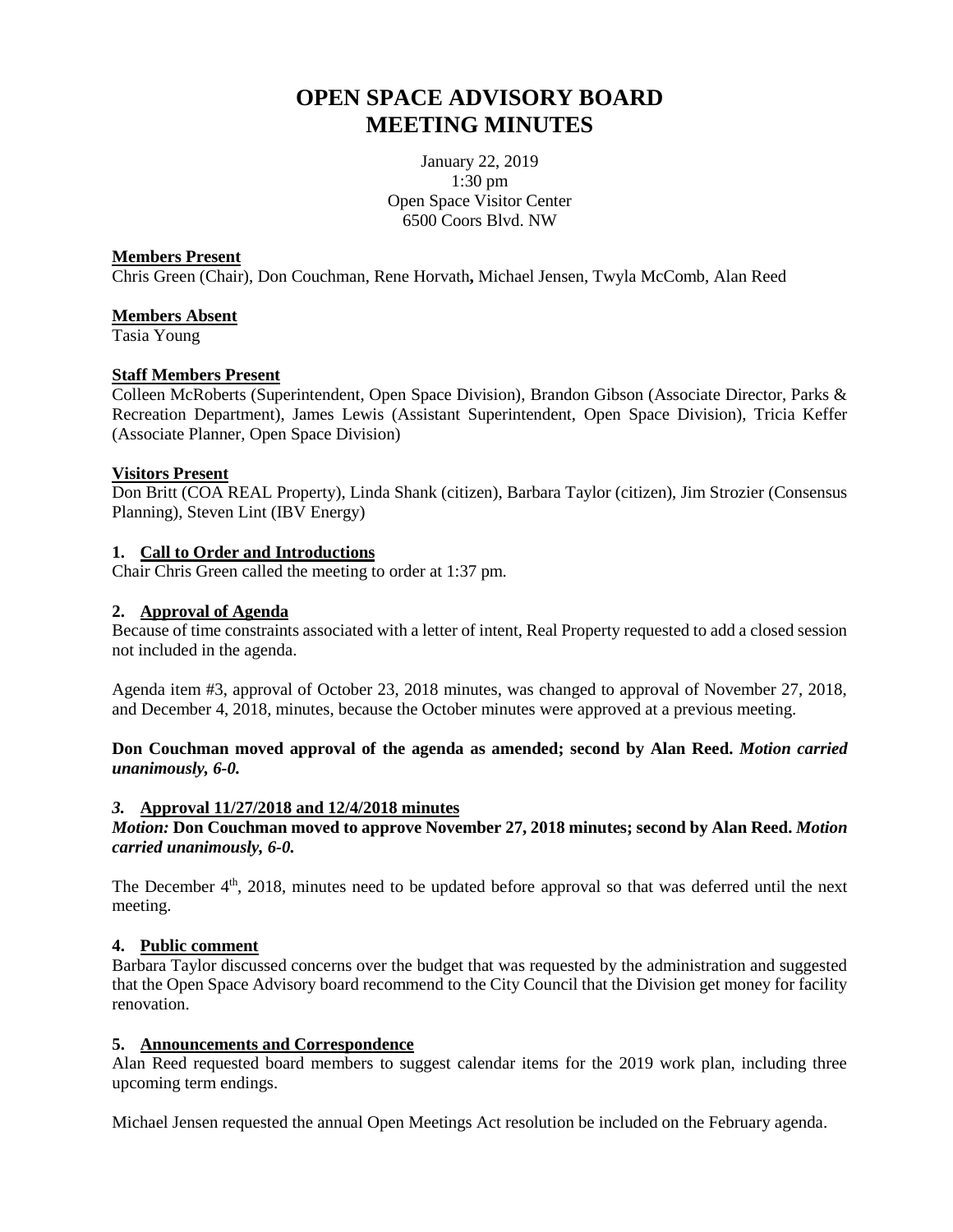# **6. Real Property Report**

Don Britt announced that the Chant and Logan Ranch properties in the Tijeras Biological Zone closed in the end of 2018.

Open Space Advisory Board (OSAB) went into closed session to discuss and take action on a request to support of a Letter of Intent (LOI), which is non-binding. The LOI was intended to support a proposal from a private firm, which was due to be submitted by February 1<sup>st</sup>. Because of the short time from the Company's request, approximately one week prior to the OSAB Meeting, the request was considered to be an emergency situation. Missing the proposal deadline and the opportunity for the site to be selected for lease would create a substantial financial loss to the City of Albuquerque, based on the initial offer.

The meeting went into a closed session at 2:02 pm. The following motion was made.

*Motion:* **Alan Reed moved that the Open Space Advisory Board recommend that the Director of Parks and Recreation sign the LOI for a specific parcel of OS lands that would be used for a utility scale solar array. If the site and proposal were selected, an option agreement and lease would be presented to the OSAB at a future date for recommendation; however, the agreement would ultimately require City Council approval; second by Don Couchman.** *Motion carried unanimously, 6-0.*

*Motion:* **Alan Reed moved to end the closed session at 2:55 pm; second by Don Couchman.** *Motion carried unanimously, 6-0.*

# **7. Briefing from Open Space Division staff on current projects**

Colleen McRoberts briefed the board on 35<sup>th</sup> anniversary activities, the Candelaria Resource Management Plan, and other staff updates.

# **8. Discussion: Calabacillas Pueblo**

Brandon Gibson and the board discussed next steps in adding the Calabacillas Pueblo site to the priority acquisitions list. Rene Horvath and Twyla McComb will submit an acquisition subcommittee evaluation for the February meeting.

# **9. Presentation: Los Metates**

Brandon Gibson and James Lewis presented the proposed Los Metates erosion control project.

# **10. Presentation: Catalonia at The Trails**

Chair Chris Green recused himself from the discussion so Vice Chair Alan Reed assumed the Chair.

Jim Strozier (Consensus Planning) presented the proposed site plan for Catalonia at the Trails, adjacent to the Northern Geologic Window.

# **11. Action: Recommendation on Catalonia at The Trails**

# *Motion:* **Don Couchman moved to approve the plan as presented; second by Twyla McComb.** *Motion carried unanimously, 4-0 (Rene Horvath and Chris Green abstained).*

# **12. Discussion: Rules of Procedure for Public Involvement**

The board discussed the draft rules of procedure for public comment and involvement at Open Space Advisory Board meetings and will send suggestions to Alan Reed to be added before the next meeting as an action item.

#### **13. Discussion: 2019 Work Plan**

The board discussed items to add to the 2019 schedule and work plan. Board members will send suggestions to Alan Reed.

# **14. Adjournment**